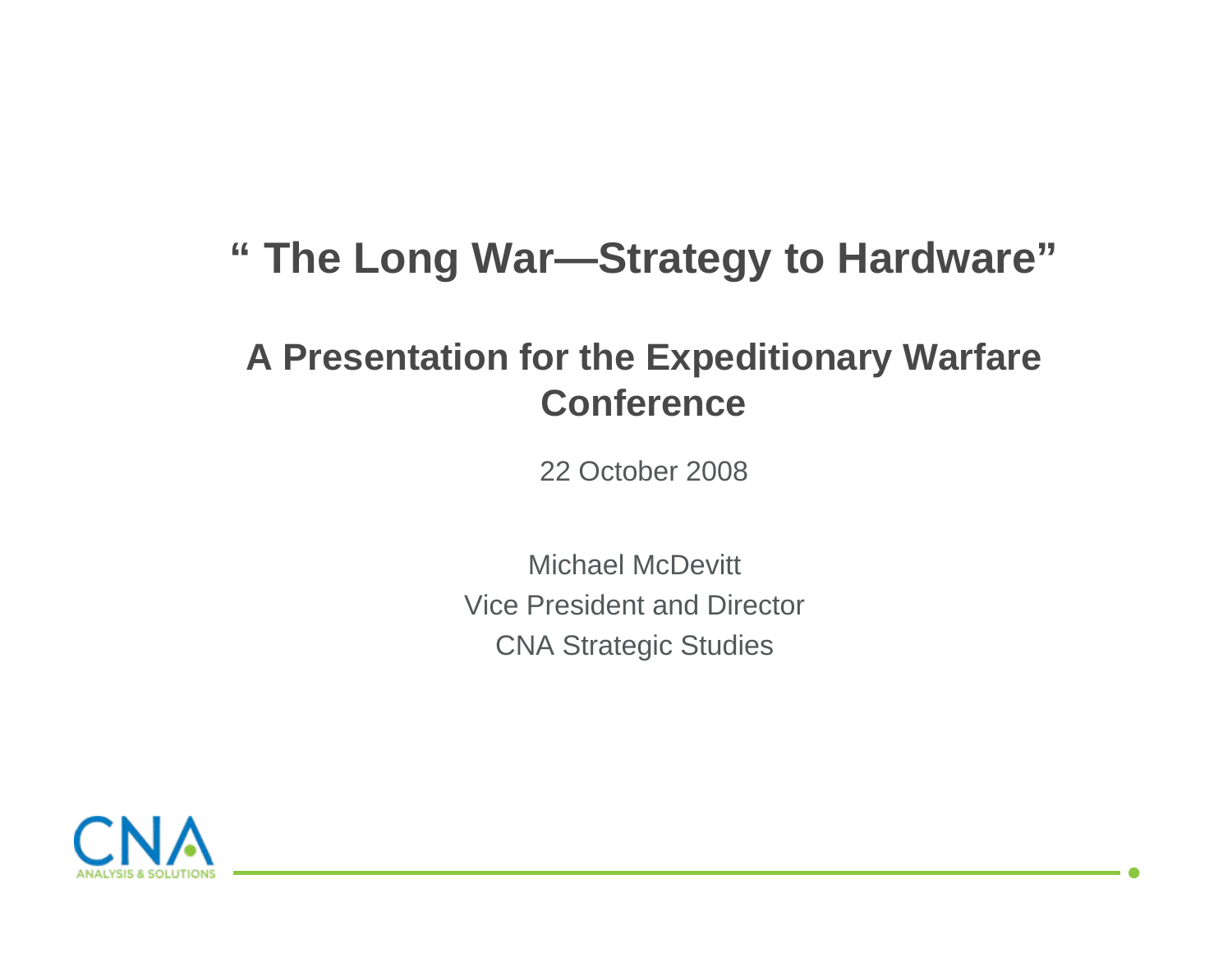# What is the long war?

- A grim reality
- Prolonged, word-wide *irregular campaign*
- A long term effort against terrorist networks and other extremists
- A struggle between violent extremism and moderation
- Direct military force is required, but we cannot kill or capture our way to victory
- A patient accumulation of quiet successes over a long time

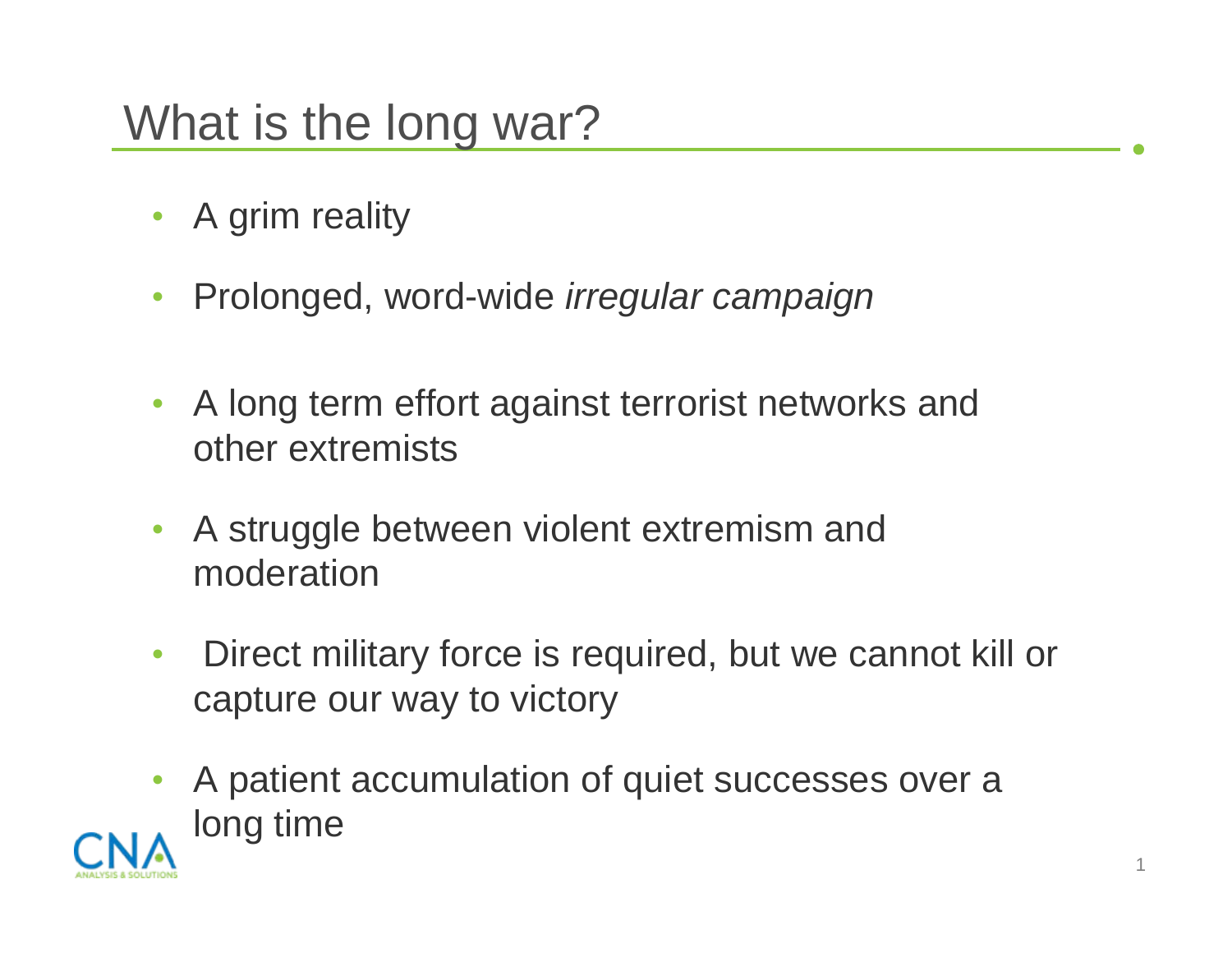# US Defense Strategy

- Defining principle of US Defense Strategy is **balance**
	- Not the same as treating all challenges equally
	- Means setting priorities
	- Cannot expect to eliminate risk by bigger budgets
- Unlikely to repeat another Iraq or Afghanistan any time soon
	- That is: forced regime change and nation building under fire
- Strategy is use indirect approach when possible
	- Capacity building

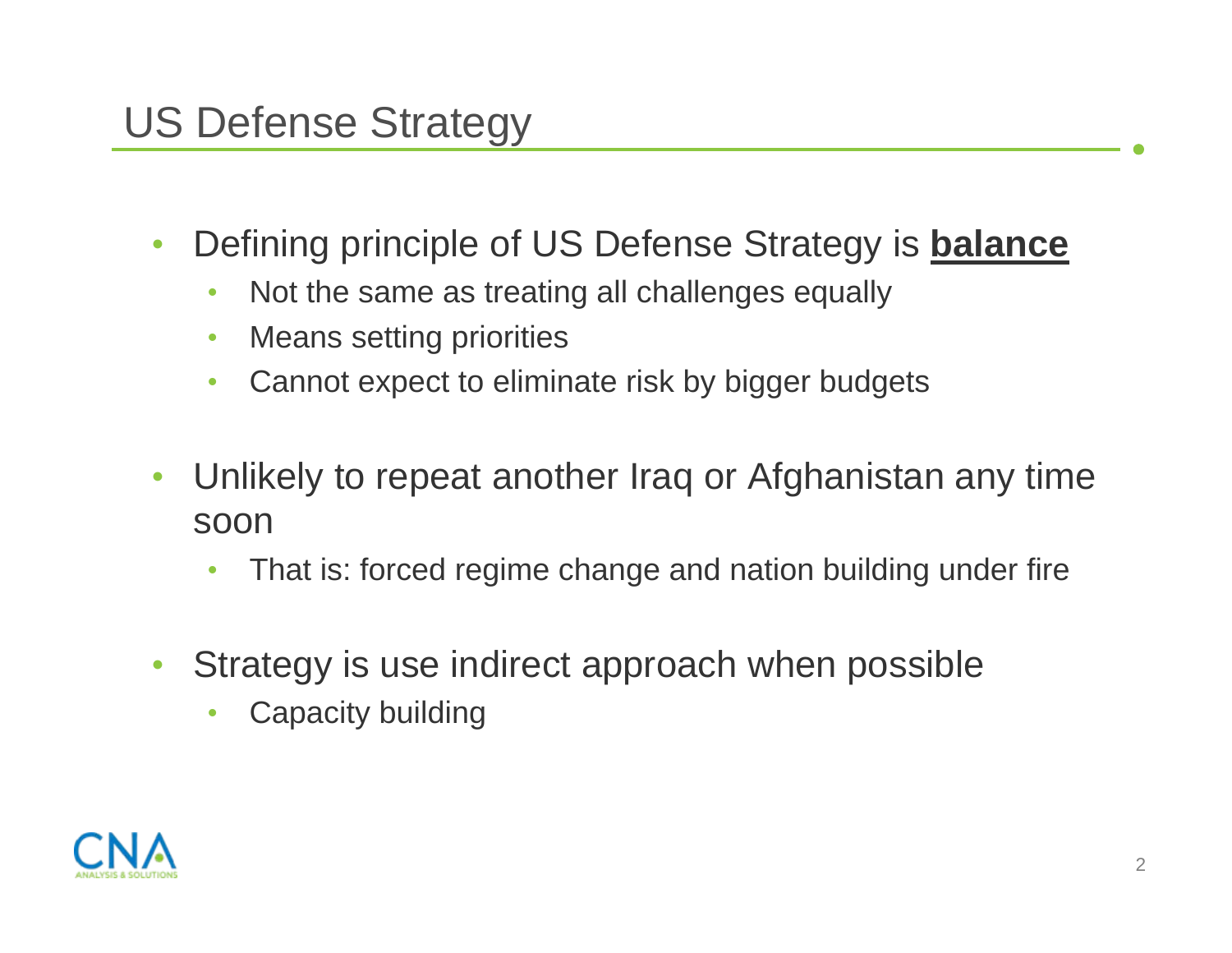- Prevailing in wars we have while preparing for future contingencies
	- Next-war-itis versus today's fights
- Institutionalizing counter insurgency, stability and capacity building while maintaining our traditional edge against other militaries
	- Don't treat these capabilities as exotic distractions
- Retaining traditional service expertise while being open to change in order to accomplish today's missions
	- Like it or not the new American way of war will include irregular war

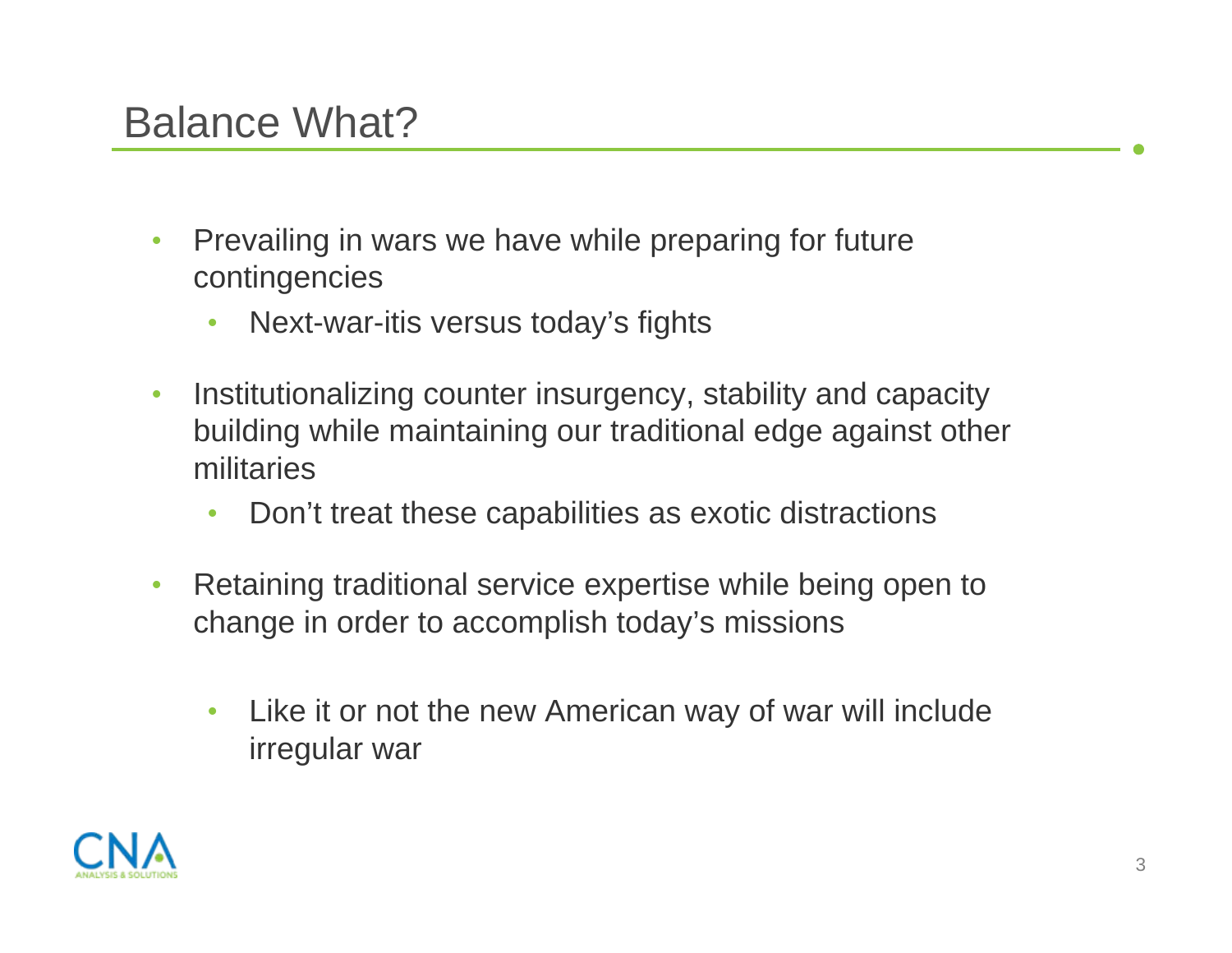# The Obligations We Have Today

- Iraq will not simply "go away" with new administration
	- Success so far remains fragile
	- Some element of U.S. military power will continue to be involved
- Success in Afghanistan will be a focus for new administration
	- Shift in focus for USMC
- Deterrence of Iran, China over Taiwan, and North Korea
- Hunting down terrorists
- Support for Israel, plus other treaty obligations
- The Caribbean basin
	- Uncertain Cuban future
	- Weak governments, failed states, drugs, illegal immigration
	- Assisting Colombia

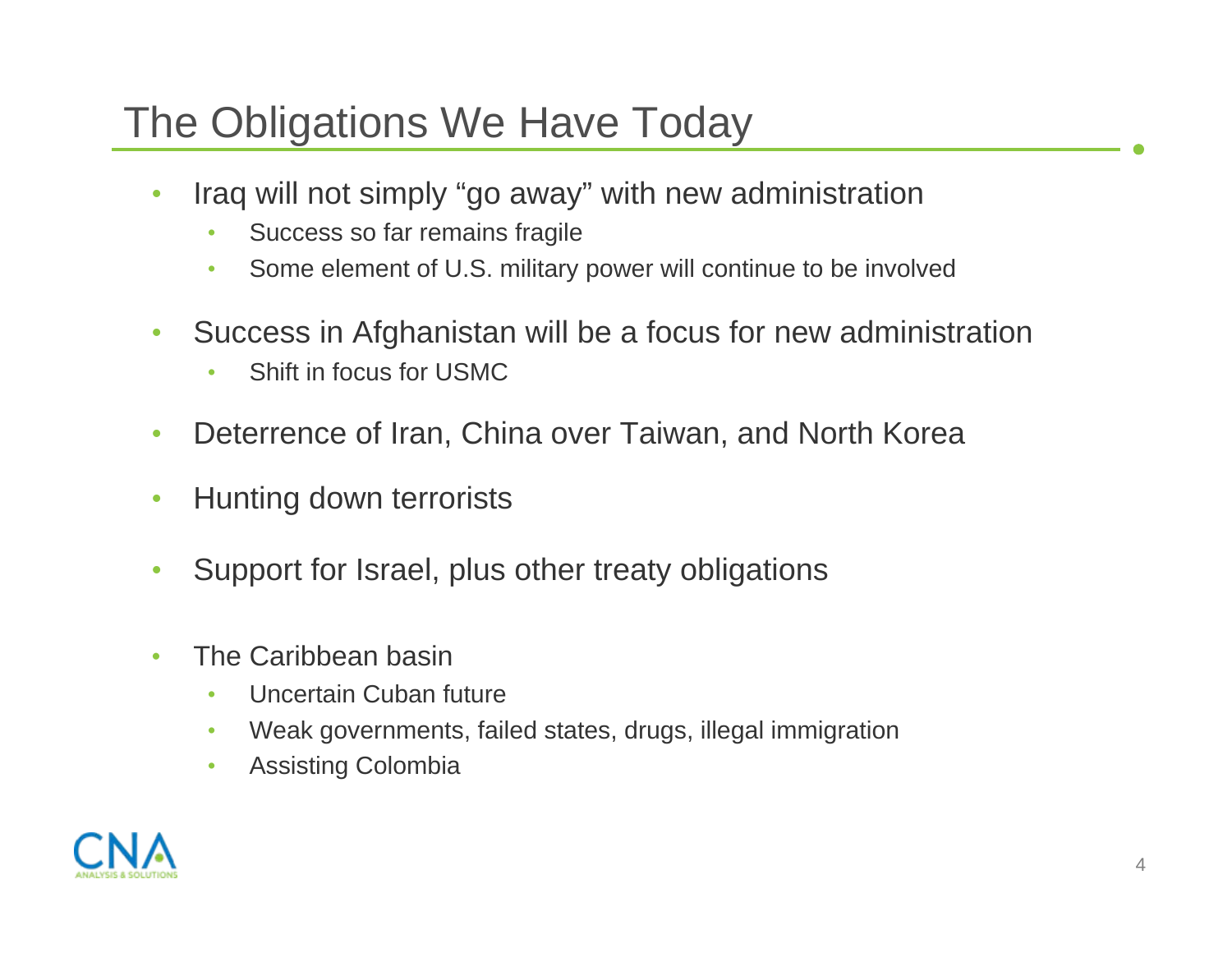#### Open Security Questions—Neither Obligations Nor Trends

- Security implications of financial crisis
	- Credibility of US leadership
	- Willingness of US act
	- Ability of US to act
- What about Russia?
- Will a major ally or friend collapse (Pakistan, Saudi Arabia)?
- Will preserving access to West African oil (Gulf of Guinea) generate a new presence requirement?

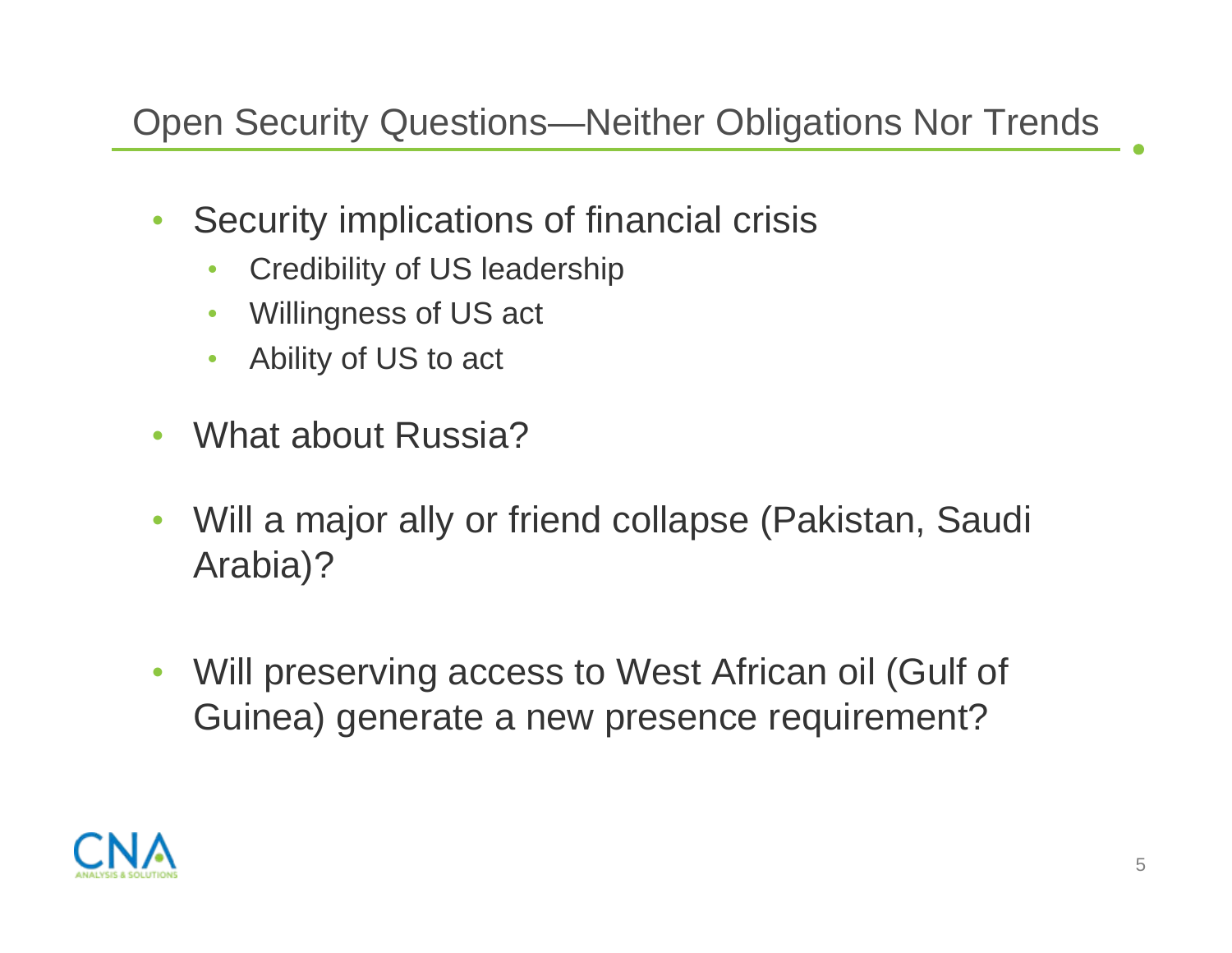### Trends--Translation of China's Economic Strength into Global Influence

- Broader trend than military modernization
	- Global economic interests = global political interests
- But military modernization creates requirement for **capability competition** 
	- US credibility in East Asia at stake
	- Access versus anti-access
	- Finger still on the trigger vis-à-vis Taiwan
- Attractiveness of "China Model" to authoritarians
	- Generates political systems competition
- *Ambition to field premier military force in Asia*
	- Not trying to pick a fight with Washington, but Taiwan remains a serious issue
	- Worries our allies

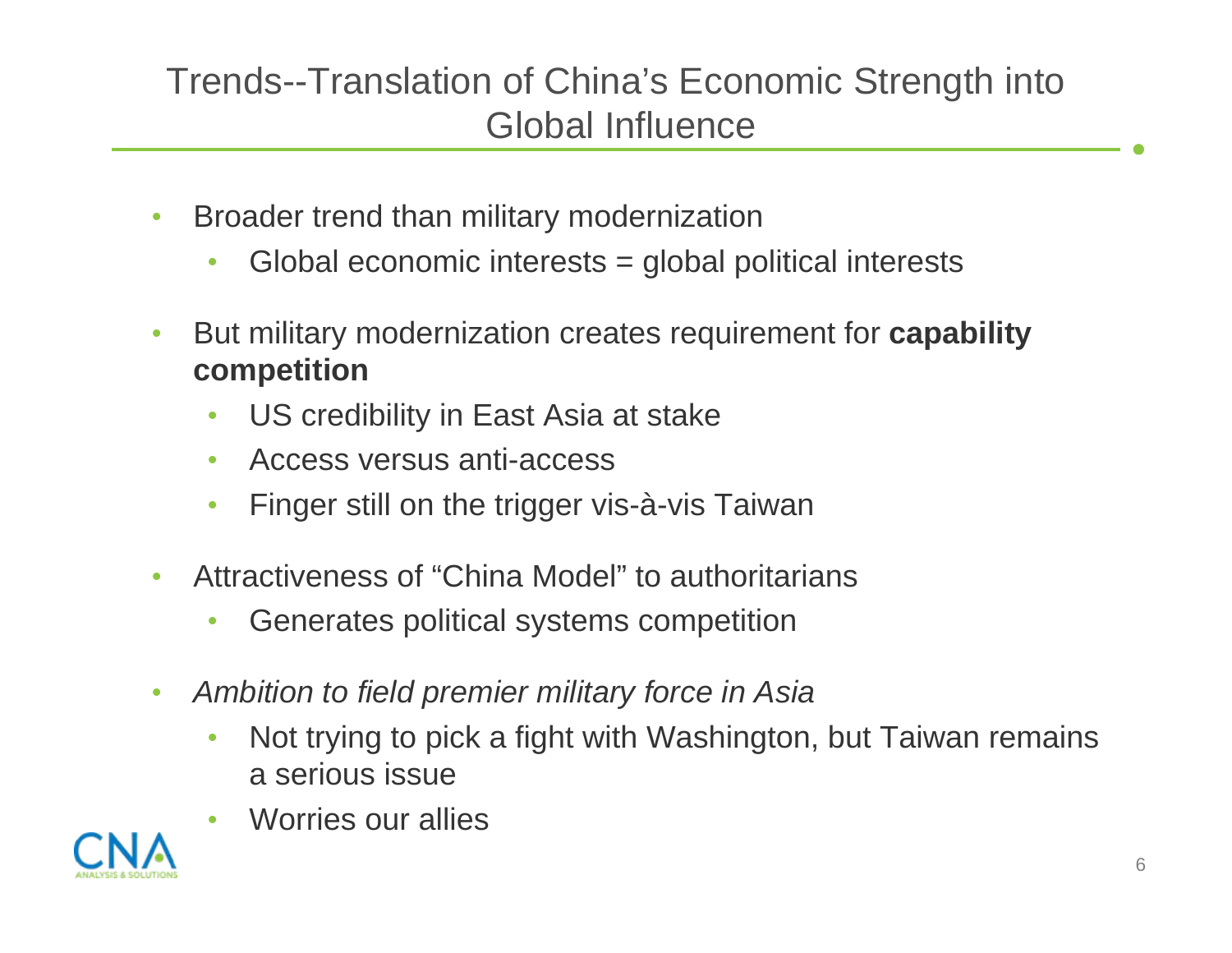### Trends--Demography and Anti-Americanism in Muslim **World**

- Youth Bulge Phenomena
	- When 30 to 40% of a nations males are in "fighting age" cohorts
	- Iraq, Afghanistan, Pakistan, Gaza, Yemen
- Demographic "armament"
	- Second, third, or fourth sons generate huge recruitment pools
	- Asymmetric advantage
- Public Opinion (predominately Muslim countries)
	- 15% favorable
	- 75% unfavorable
- Growing pool of Jihadist recruits
	- Many nations where cells can hide and survive
	- Limits range of political options available to friendly Islamic states

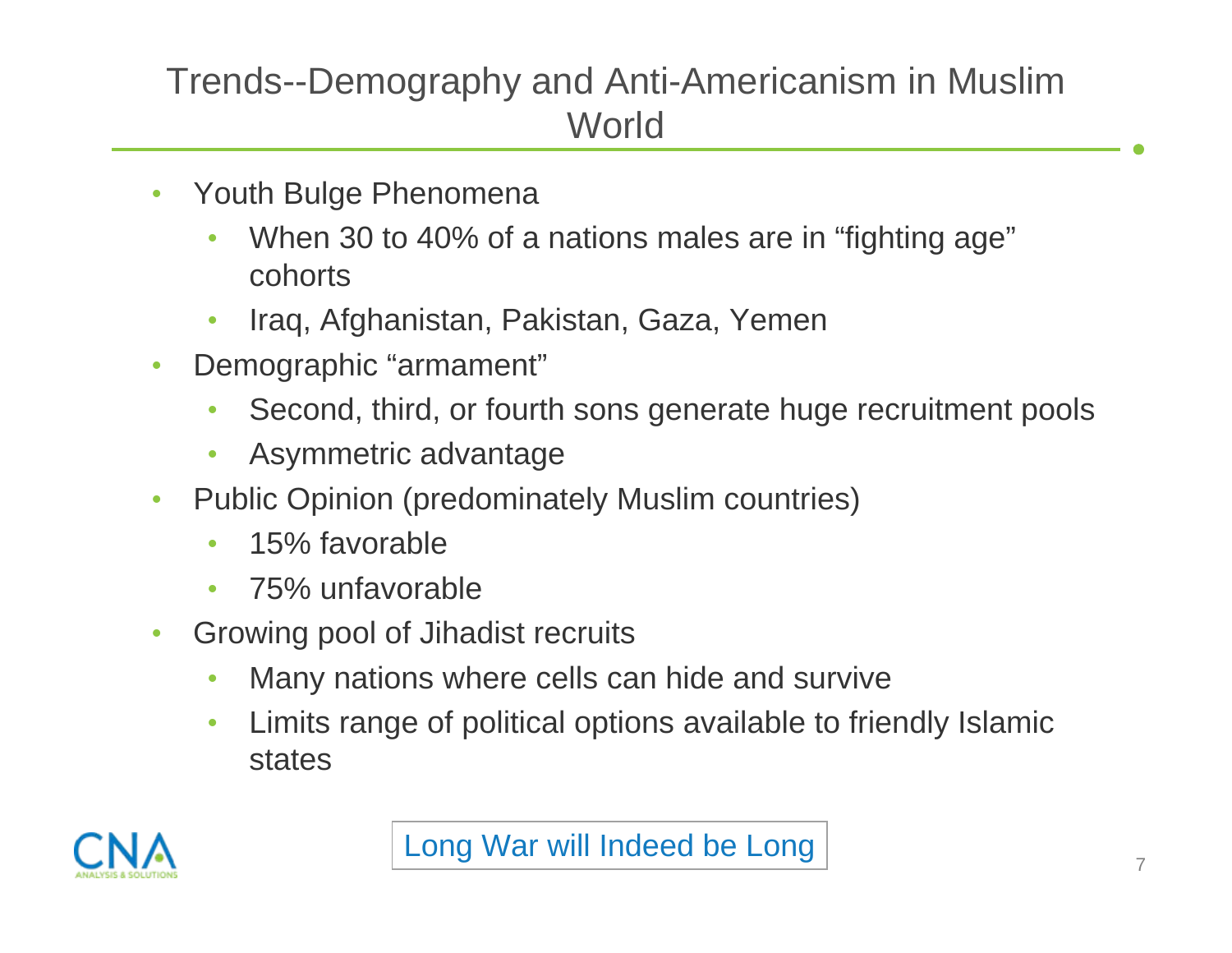#### Trends--Enrichment of Energy Producing States that have anti-American Grievances

- Petrodollar surge in Iran, Russia and Venezuela
- Russia a longer term concern
	- Ability to revitalize conventional forces thanks to "warm" industrial base
	- Wealth underwrites restoring national pride
- Iran's wealth offsets its "demographic" disarmament
	- Engaging in proxy wars—Hezbollah and Hamas
	- Funding not an issue for nuclear weapons ambitions
	- Can support substantial anti-US insurgency in Iraq and Afghanistan
- Is Chavez a threat to long term stability?

Intersection between hostile states with money and terrorist organizations, a special concern

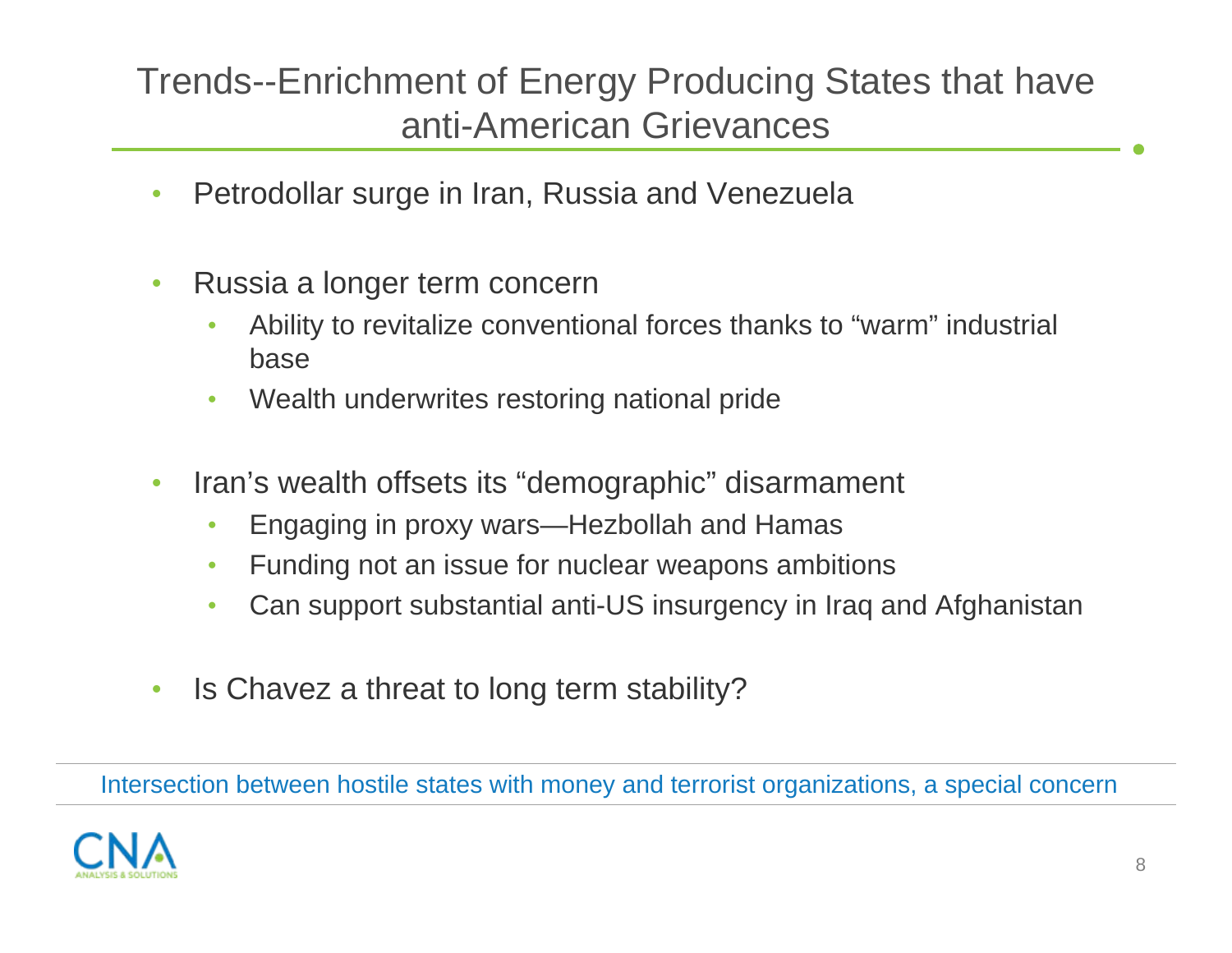#### Trend--An Incomplete Proliferation Agenda

- Short of regime change "counter-proliferation" not a credible policy
	- Determined leaders will develop bombs
	- India, Pakistan, North Korea and probably Iran
	- Perception that Iraq and Afghanistan have removed regime change from "US table"
- Can deter use by regimes, but can we deter transfer?
- The most serious future problem is transfer to nonstate actors

Need explicit, credible policy that deters transfer to, and use by non-state actors

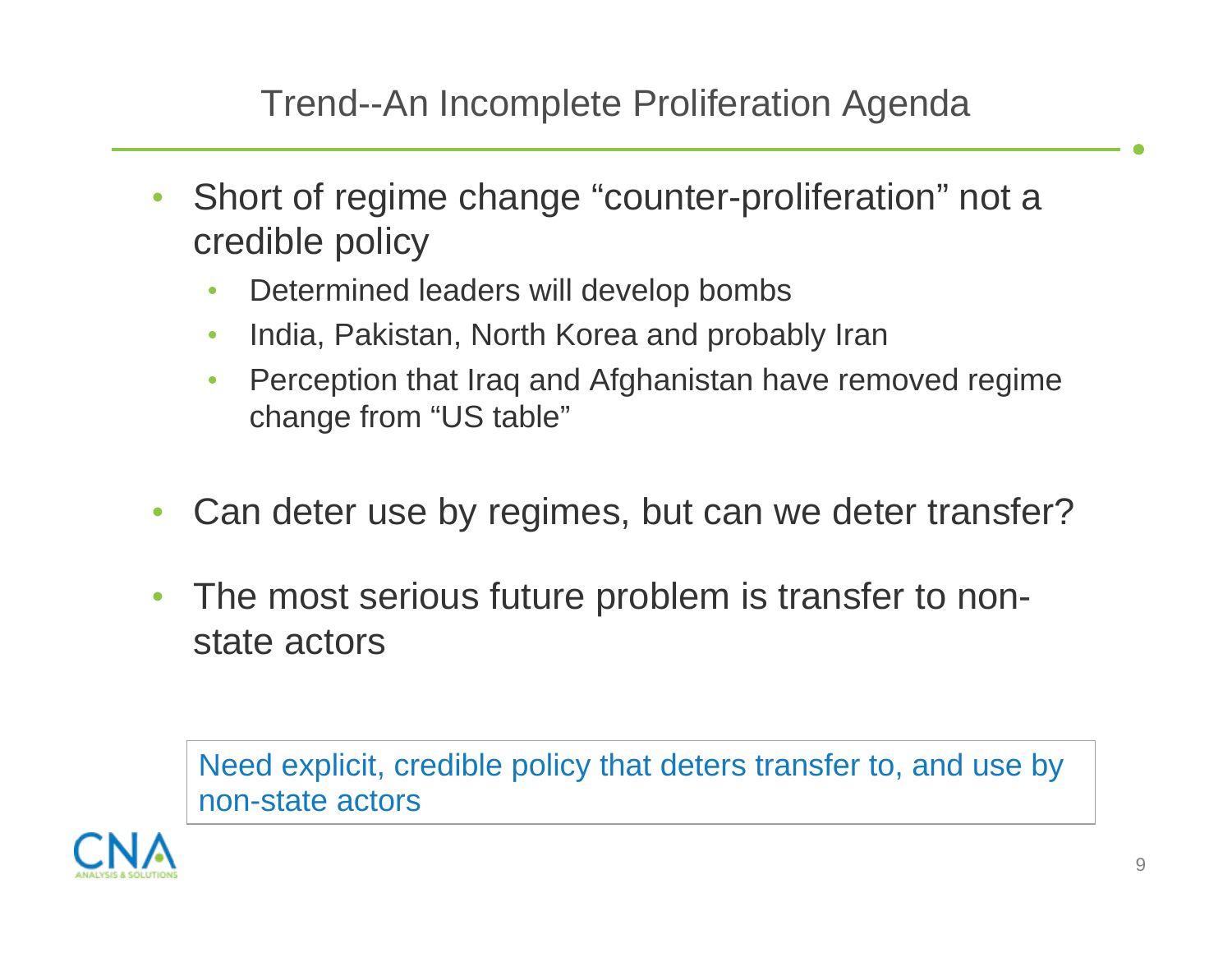### Trend--Global Climate Change

- Move beyond skeptics and believers debate
- Must consider as low-probability/high consequences
- Some effects of GCC are likely to be permanent and be very bad for some regions
	- Life and death situations
	- Adapt or migrate
- Developing nations least able to cope
- Implications:
	- Next administration will inject a sense of urgency
	- Expeditionary role in HA/DR will grow
	- Arctic Northwest passage